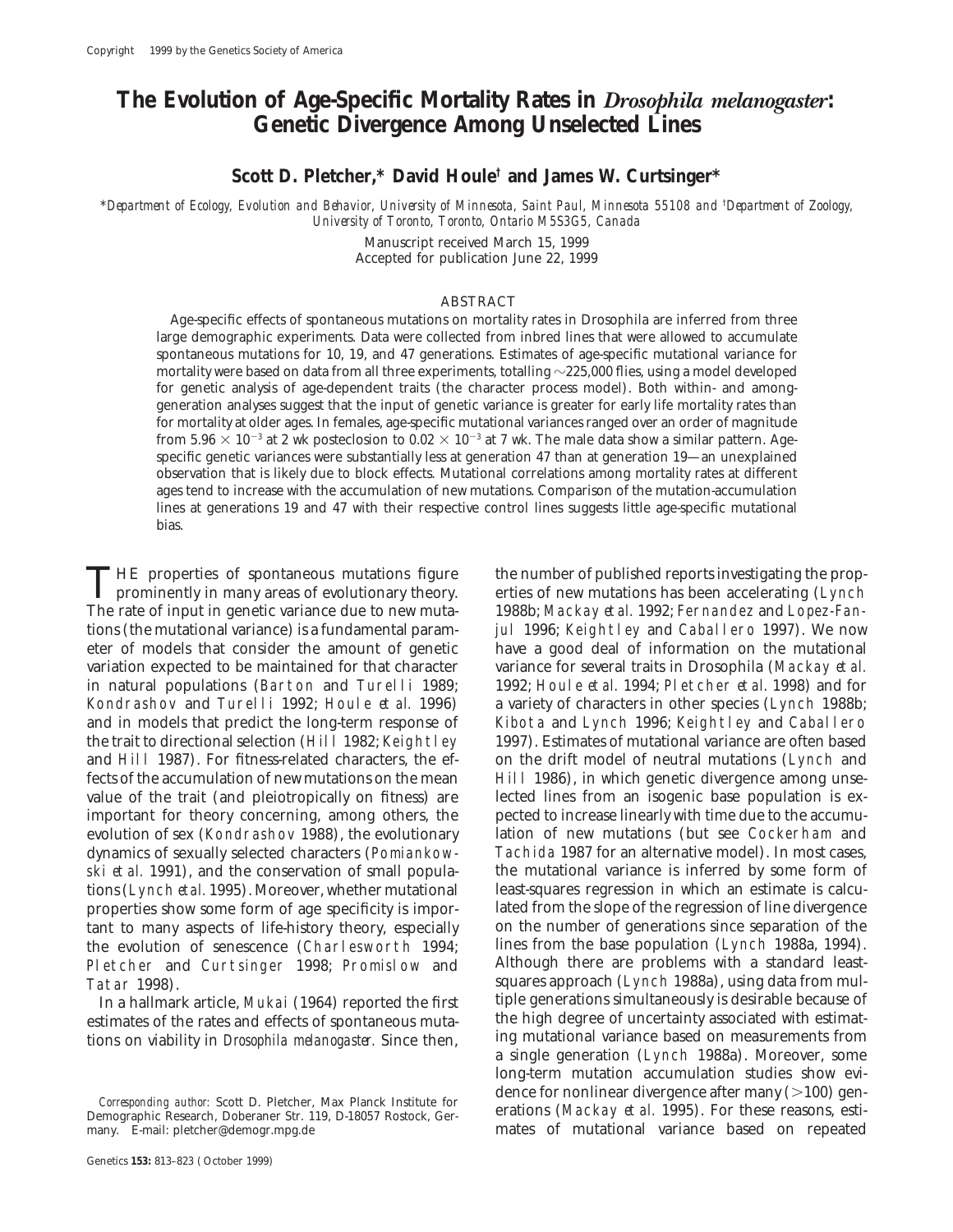is because the character of interest (*e.g.*, bristle number<br>
Pletcher *et al.* (1998).<br>
Control populations were constructed through the use of *al.* 1994; Clark and Guadalupe 1995; Pletcher *et al.* 

Pletcher *et al.* (1998), using *D. melanogaster*, reported<br>larger estimates of mutational variance for mortality<br>rates early in life (<28 days) when compared to older<br>generation 19 thaw. From the time of their establish-<br> ages. Mutational effects on mortality rates were essen-<br>tially uncorrelated between early and late ages. In con-<br>vided into two large populations, one of which was maintained tially uncorrelated between early and late ages. In con-<br>tract bigher mutational correlations  $(-0.6)$  between fe. at 17° and the other at 25°. Although the 17° populations may trast, higher mutational correlations ( $\approx$ 0.6) between fearth of the different at 25°. Although the 17° populations may<br>cundity at early and late ages in Drosophila were<br>reported by Houle *et al.* (1994). Although additi experimental work is required before any general state-<br>ments can be made about the frequency and effects of the dynamics of mutant allele frequencies. There are, however, ments can be made about the frequency and effects of the dynamics of mutant allele frequencies. There are, however,<br>are specific mutations the data collected thus far have ample opportunities for selection to act against d age-specific mutations, the data collected thus far have ample opportunities for selection to act against deleterious<br>posed a challenge to some current ideas about life-<br>history evolution (Pletcher and Curtsinger 1998;<br>Pro

age-specific properties of spontaneous mutations that and independently and at large population sizes. This served two<br>affect mortality in *D. melanogaster*. These estimates are based on data collected after 10, 19, and 47 19 were previously published (Pletcher *et al.* 1998), variation between lines generated by mutation. but those from generations 10 and 47 are included here Flies were sent from the Houle lab to the Curtsinger lab<br>for the first time. Novel maximum likelihood methods and immediately transferred into half-pint milk bottles w for the first time. Novel maximum-likelihood methods<br>
(see Pletcher and Geyer 1999) were employed to obtain estimates of age-specific mutational variance and<br>
tain estimates of age-specific mutational variance and<br>
the se to examine the evolution of the genetic correlation be-<br>tween mortality rates at different ages through the which time each line was expanded to six milk bottles to tween mortality rates at different ages through the which time each line was expanded to six milk bottles to course of the mutation accumulation. Although we find generate sufficient numbers of flies for the mortality meas course of the mutation accumulation. Although we find<br>
rather large fluctuations in genetic variance across generate sufficient numbers of flies for the mortality measure-<br>
expanded to eight milk bottles per line.<br>
The ebo provide strong evidence that mutational variance is exogenous flies. To investigate the possibility of cross-contami-<br>larger for early-life mortality rates than for mortality unation among marked lines, transposable elemen

measurements from a single set of diverging lines are tained at very small population sizes (full-sib mating) to reduce<br>the influence of natural selection on the allele frequency Vith a few exceptions, investigations into the distribu-<br>
With a few exceptions, investigations into the distribu-<br>
tional properties of new mutations have ignored the<br>
age specificity of mutational effects. In many cases lishment and maintenance of the MA lines are provided in Pletcher  $et al.$  (1998).

in Drosophila) is not expected to change with age in<br>any biologically interesting manner. However, even<br>when life-history characters are examined, age specific-<br>ity is ignored in favor of a less informative, summary 1997). 1997). Several embryos were successfully revived at generation<br>10, but analysis of Pelement insertion sites after the mortality measure such as mean longevity or lifetime fecundity 10, but analysis of *P*-element insertion sites after the mortality<br>(Kojobt law and Cabal lare 1997) Direct experiment every experiment revealed cross-contamination amon (Keightley and Caballero 1997). Direct experiment evealed cross-contamination among the control<br>tal evidence for age-specific effects of mutations comes<br>from only a handful of reports (Lynch 1985; Houle *et*<br>al. 1994; Cla 1998).<br>
1998). male was mated with two of the females and the second was<br> **1998** Platcher at al (1998) using D melanegaster reported mated to the third female. Attempts to revive embryos at

the limited number of generations and the large effective population sizes, drift is not likely to be an important force in

analysis. Samples of flies from each line were used to generate<br>two replicate populations (sublines), which were maintained In this article, we present additional estimates of the two replicate populations (sublines), which were maintained<br>
Independently and at large population sizes. This served two

an effective guard against undetected contamination from<br>exogenous flies. To investigate the possibility of cross-contamilarger for early-life mortality rates than for mortality<br>at older ages. Mutational correlations among mortality<br>rates at different ages appear to increase with the accu-<br>mulation-accumulation lines—10 with the highest fitn removed from all analyses.

**Mortality measurements and estimation:** A detailed descrip-MATERIALS AND METHODS tion of the method for measuring and estimating mortality rates is given in Pletcher *et al.* (1998). In summary, age-**Stocks:** In the Houle lab (University of Toronto), 100 muta-specific mortality estimates were obtained using age-synchrotion-accumulation (MA) lines were established from a single, nized cohorts of flies. Each cohort was composed of  $\sim$ 800 inbred laboratory stock. These lines were independently main- flies (all emerging within a 30-hr window) from a specific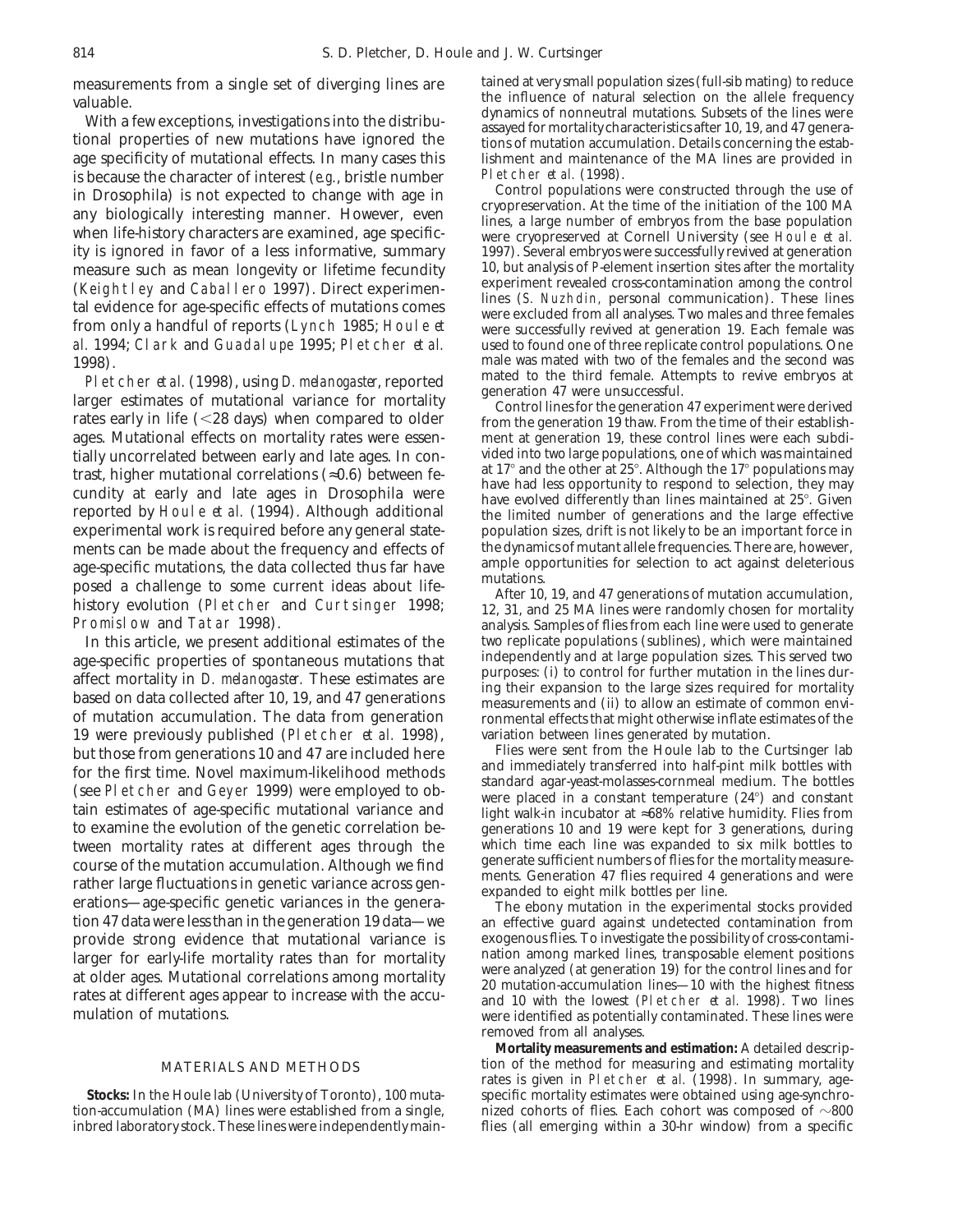# **TABLE 1 TABLE 2**

**Experimental designs for three mutation-accumulation Covariance functions for within-generation analyses experiments**

|              |            |        |          |                                                                                                                                       | Variance functions                                     | Correlation functions |                        |  |
|--------------|------------|--------|----------|---------------------------------------------------------------------------------------------------------------------------------------|--------------------------------------------------------|-----------------------|------------------------|--|
|              | Generation |        |          | Constant                                                                                                                              | $\theta_0$                                             | Normal                | $\exp\{-\theta_c(s -$  |  |
|              | 10         | 19     | 47       | Linear                                                                                                                                | $\theta_0 + \theta_1 t$                                | Cauchy                |                        |  |
| Experimental |            |        |          |                                                                                                                                       |                                                        |                       | $1 + \theta_c(s - t)$  |  |
| Lines        | 12         | 29(10) | 25(3,17) | Quadratic                                                                                                                             | $\theta_0 + \theta_1 t + \theta_2 t^2$                 | Uniform               | $\sin \theta_c(s - t)$ |  |
| <b>Flies</b> | 46.270     | 89.312 | 64,116   |                                                                                                                                       |                                                        |                       | $\theta_c t$           |  |
| Control      |            |        |          |                                                                                                                                       |                                                        |                       |                        |  |
| Lines        |            |        | 3        |                                                                                                                                       | Functional forms for an arbitrary covariance function, |                       |                        |  |
| <b>Flies</b> |            | 14,139 | 9,324    | $t = V(s) V(t) r(s, t)$ . $[V(T)]^2$ is termed the variance funct<br>which describes the variance at age t, and $r(s, t)$ is the core |                                                        |                       |                        |  |

indicates the number of lines that were included in both the generation 10 and 19 experiments. For generation 47, the parentheses indicate the number of lines included in the generation 47 analysis that were also included in the genera-<br>
tion 10 and 19 experiments, respectively. Control lines were *et al.* 1998), estimates based on standard multivariate tech-

 $t$ he three experiments.

Age-specific mortality rates were estimated as  $\hat{\mu}_x = -\ln x$ 

mumber of individuals alive at the start of age  $x$ ; Lee 1992).<br>
Age specific mutational variance: Although mortality rates<br>
were measured every day, they were pooled into weekly mea-<br>
sures for three reasons: (i) to redu

viduals, we have a *single* estimate of log mortality for each cage at each age. Estimates of the age-specific mutational variances<br>and covariances were obtained using the "character process" approach outlined in a companion article (Pletcher and where  $\mu(t)$  describes the mean log mortality (over all MA Geyer 1999). For comparison with earlier work (*e.g.*, Hughes lines) as a function of age,  $I_i(t)$  is a process representing the

| experiments |                  |                    |           |                                        |                       |                                        |  |
|-------------|------------------|--------------------|-----------|----------------------------------------|-----------------------|----------------------------------------|--|
|             |                  |                    |           | Variance functions                     | Correlation functions |                                        |  |
|             | Generation       |                    | Constant  | $\theta_0$                             | Normal                | $\exp\{-\theta_c(s-\tau)^2\}$          |  |
| 10          | 19               | 47                 | Linear    | $\theta_0 + \theta_1 t$                | Cauchy                | $1 + \theta_c(s - t)^2$                |  |
| 12<br>1.270 | 29(10)<br>89,312 | 25(3,17)<br>64,116 | Quadratic | $\theta_0 + \theta_1 t + \theta_2 t^2$ | Uniform               | $\sin \theta_c(s - t)$<br>$\theta_c t$ |  |

Functional forms for an arbitrary covariance function,  $\rho(s, t) = V(s) V(t) r(s, t)$ .  $[V(T)]^2$  is termed the variance function, which describes the variance at age t, and  $r(s, t)$  is the correla-Summary of the number and type of experimental (muta- tion function, which describes the correlation between charaction accumulation) and control lines used in each of three ter values measured at ages  $s$  and  $t$ . For all functions, the  $\theta_i$  experiments. For generation 19, the value in parentheses are estimated from the data using m are estimated from the data using maximum likelihood under the restrictions that  $[V(T)]^2 > 0$  for all t and  $\theta_c \ge 0$ .

tion 10 and 19 experiments, respectively. Control lines were *et al.* 1998), estimates based on standard multivariate tech-<br>considered unique for each generation. **niques are also presented**.

**The character process model:** The character process model subline. Each chosen mutation-accumulation line was repre-<br>sented by four cohorts, two for each of two subline replicates.<br>
Sented by four cohorts, two for each of two subline replicates.<br>
Cohorts were kept in plastic "po

$$
\rho(s, t) = V(s) V(t) r(s, t), \qquad (1)
$$

( $\hat{P}_x$ ), where  $\hat{P}_x = N_{x+1}/N_x$  is the probability of surviving from<br>age x to age  $x + 1$  given survival to at least age x ( $N_x$  is the least  $[ V(t) ]^2$  is the variance at age t (*i.e.*, the variance function),<br>number o

intervals, zero death ages are common very early in life (when analysis user approach (Pletcher and Geyer 1999). Second, the across-<br>mortality rates are low) and at the oldest ages (when sample approach (Pletcher and Geyer sizes are small). They can bias variance component analyses<br>
(Pletcher *et al.* 1998; Promislow and Tatar 1998).<br>
All variance component analyses were carried out on the<br>
natural logarithm of mortality,  $\ln(\hat{\mu}_x)$ . The m

different from normal on this scale (experimentwise  $P > 0.05$ <br>using a Shapiro-Wilks test; data not presented).<br>Although each population cage is composed of many indi-<br>viduals we have a single estimate of log mortality for

$$
y_{ijk}(t) = \mu(t) + I_i(t) + d_{i(i)}(t) + e_{k(i)}(t), \qquad (2)
$$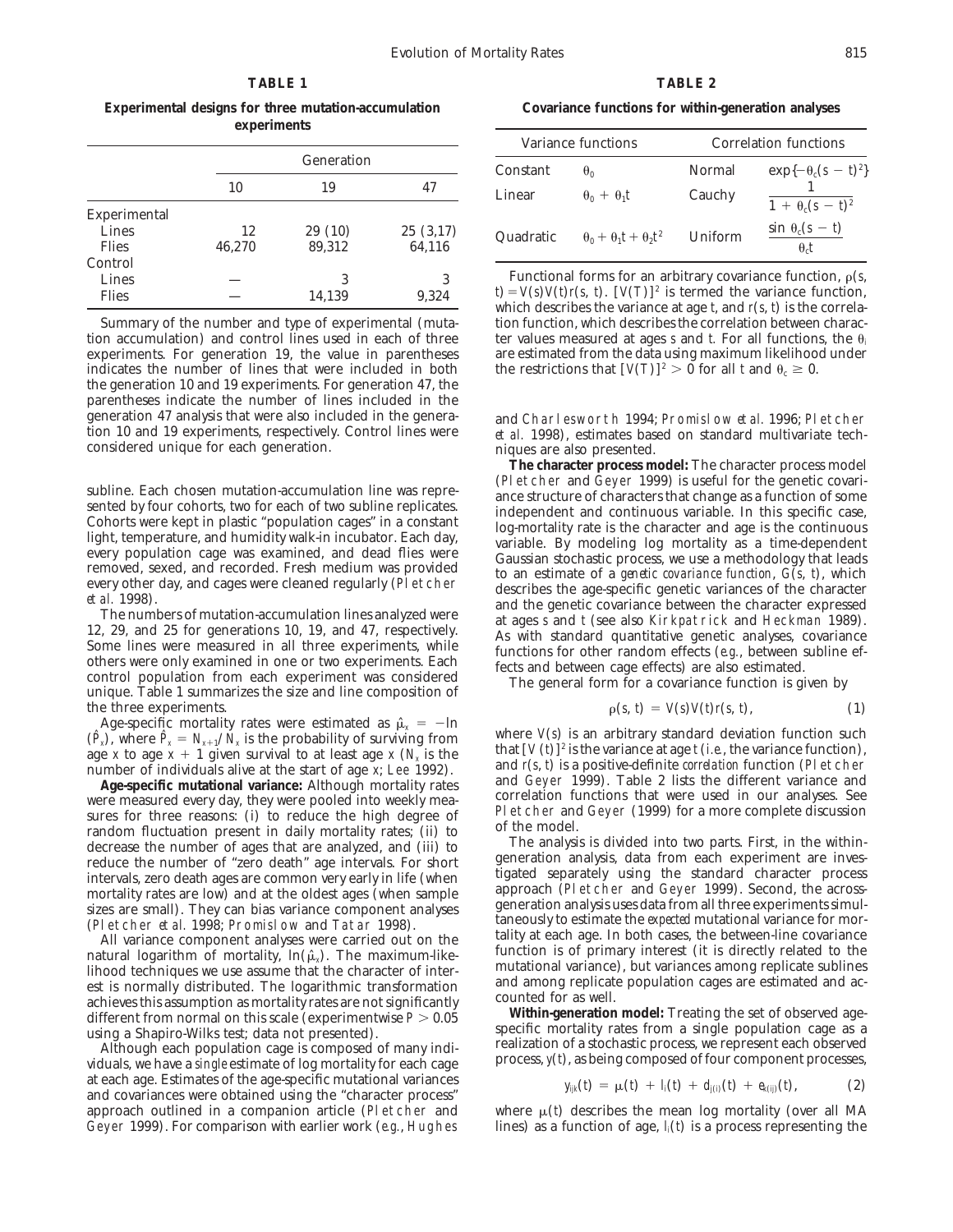$d_{j(0)}(t)$  is a process representing the deviations due to sublines variance from the best-fit covariance function of the  $d(t)$  pro-<br>nested within each MA line, and  $e_{ki\hat{m}}(t)$  represents an environcess. Because each o nested within each MA line, and  $e_{k(ij)}$  ( $\theta$ ) represents an environmental process that expresses the random environmental devi- a group of individuals, our estimates of environmental variations. The  $I(t)$ ,  $d(t)$ , and  $e(t)$  processes are assumed to be ance are an underestimate of the actual environmental variauncorrelated and to have mean zero at each age. This is analo-<br>gous to a random effects nested design for nonfunction-valued<br>**Standard multivariate model:** To allow comparison of the gous to a random effects nested design for nonfunction-valued traits. In the case of single-valued traits we might estimate the among-line variance component. For function-valued traits estimates of age-specific variances obtained by treating each we focus on the *covariance function* for the line effect, which age as a separate character in a standard multivariate analysis describes variation in mortality due to genetic divergence were also calculated. Age-specific describes variation in mortality due to genetic divergence were also calculated. Age-specific, between-line components among the lines. Covariance functions for the subline and of variance and covariance were estimated usi among the lines. Covariance functions for the subline and

fit to the log-mortality data using maximum likelihood are provided in Pletcher *et al.* (1998). (Pletcher and Geyer 1999), and model comparisons were based on likelihood-ratio tests. For nested models, twice the difference in log likelihood is distributed as  $\chi^2$  with degrees in tions were examined by comparing the overall mean age-<br>of freedom equal to the number of additional parameters in specific mortality rates of the MA li of freedom equal to the number of additional parameters in the less-constrained model. Model comparison between non- controls. Means were calculated by averaging at each level of nested models is more difficult (Cox 1961, 1962). In such the design. Confidence intervals (95%) were calculated as cases, we compared the log likelihood of each model to the twice the standard deviation of the line means cases, we compared the log likelihood of each model to the log-likelihood of a "supermodel" formed from a linear combination of the two separate models. Sexes were analyzed sepa- respectively; and  $N = 3$  for the control lines at generations rately. 19 and 47).

Estimates of mutational variance were obtained from the between-line covariance function assuming mutations were neutral, additive, and of small effect. For the character process RESULTS model, the *mutational covariance function* is given by

$$
\rho_m(s, t) = G(s, t)/2t, \tag{3}
$$

where *t* is the number of generations of divergence and  $G(s, \cdot)$  mortality rates beginning at eclosion and continuing  $\theta$  is the covariance function of the  $I(\theta)$  process in (2). This is

were analyzed independently, and the continuous variable, *t*, fraction of excluded cages was 2/60, 2/142, and 1/115

$$
y_{ijk}^x(t) = \mu^x(t) + I_i^x(t) + d_j^x(t) + e_{k(i)}^x(t), \qquad (4)
$$

generation *t*,  $l_i(t)$  is the mortality deviation at generation *t* effects were observed (Pletcher *et al.* 1998).<br>
for mutation-accumulation line *i*,  $d_{i0}(t)$  represents the ran-**Within-generation analyses:** Parameter for mutation-accumulation line  $\tilde{i}$ ,  $d_{j(i)}$  ( $\theta$ ) represents the ran- dom deviation at generation  $t$  for the two genetic replicates dom deviation at generation *t* for the two genetic replicates the between-line covariance functions for each sex and nested within MA line *i*, and  $e_{k(j)}(t)$  is the error deviation at each experiment are given in Table

an associated covariance function. On the basis of the infinitesimal model of mutation accumulation in the absence of tesimal model of mutation accumulation in the absence of The normal usually provided the greatest likelihood selection (Lynch and Hill 1986), the variance function of when compared to the Cauchy and Uniform correla-

$$
[V_1(t)]^2 = 4V_m + 2tV_m, \tag{5}
$$

Various correlation functions were examined, and likelihood-<br>
ratio tests were used to determine the best model for the data. Was not significantly greater than either of the individual

$$
\hat{V}_{\rm e} = \frac{1}{47} \int_0^{47} \hat{V}_{\rm E}(t)^2 dt, \tag{6}
$$

1) of the covariance function of the *e*(*t*) process in (4). An ments the magnitude of the between-replicate covari-

age-specific deviations from the mean function in MA line *i*, identical procedure was used to estimate the between-replicate  $d_{n\lambda}(t)$  is a process representing the deviations due to sublines variance from the best-fit

generation 10 and 47 data with previously published results, random effects are also estimated. (Shaw 1987; Shaw and Shaw 1992), and hypothesis testing<br>For each experiment, a series of covariance functions were vas based on likelihood-ratio tests. Details of this procedure was based on likelihood-ratio tests. Details of this procedure

> and 47 experiments the average age-specific effects of muta-<br>tions were examined by comparing the overall mean age- $(N = 29$  and 25 for the generation 19 and 47 MA lines,

A very small percentage of population cages in each experiment exhibited high ( $>20$  times the average) *throughout life.* In large survival experiments, we typi-<br>a straightforward extension of the methods for single-valued<br>characters (Lynch and Hill 1986; Lynch 1994).<br>**Across-generation model:** For these analyses, age peri ered outliers and are removed from the analysis. The represents time of divergence (rather than age as is the case for the generation 10, 19, and 47 experiments, respecine the within-generation analyses). Thus, for each fixed age  $\frac{19}{2}$  is the chanical problem during th *<sup>k</sup>*(*ij*)(*t*), (4) male mortality early in life. This mortality was apparently where  $\mu(\theta)$  is the mean mortality rate (over all MA lines) in and is transformed among the cages, and no lasting generation  $t = \mu(\theta)$  is the mortality deviation at generation  $t = \theta$  effects were observed (Pletcher *et a* 

deach experiment are given in Table 3. In all cases, we<br>generation t.<br>As before, each random process in (4) has mean zero and<br>an associated covariance function. On the basis of the infini-<br>describe the genetic correlation selection (Lynch and Hill 1986), the variance function of when compared to the Cauchy and Uniform correla-<br>the *l*(*t*) process has the form the signifi-<br>tions functions (data not presented), but the signifi- $\frac{1}{\sqrt{2}}$  cance of the increase in fit of the normal over the other where *V*<sub>m</sub>, the mutational variance, is a parameter to be esticular correlation functions could not be determined. In all mated. The correlation structure is determined by the data. Cases where two correlation functions cases where two correlation functions were compared ratio tests were used to determine the best model for the data. To obtain a single estimate of environmental variance for<br>To obtain a single estimate of environmental variance for each age, we took the mean value of the be Cauchy correlation function. The best between-subline covariance function was either a constant or linear variwhere  $V_E(\hat{\rho})^2$  is the estimated variance function (see Equation ance coupled with a normal correlation. For all experi-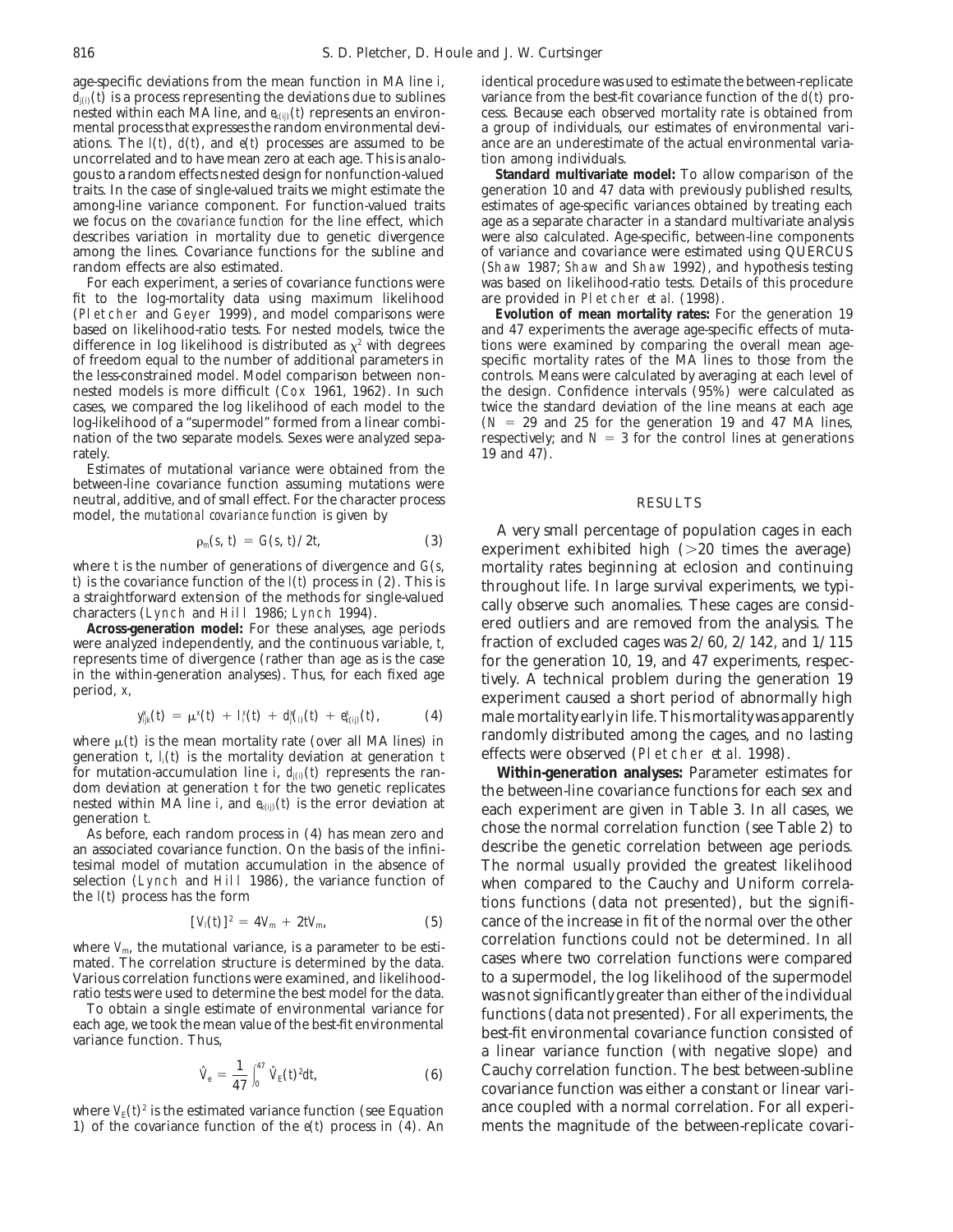### **TABLE 3**

|                |            | $\cdot$     |                 |              |             |
|----------------|------------|-------------|-----------------|--------------|-------------|
| <b>Sex</b>     | Generation | $\theta_0$  | $\theta_1$      | $\theta_{2}$ | $\theta_c$  |
| <b>Females</b> |            |             |                 |              |             |
|                | 10         | 0.04(0.024) |                 |              | $30.3^{a}$  |
|                | 19         | 0.43(0.134) | $-0.054(0.023)$ |              | 0.16(0.053) |
|                | 47         | 0.13(0.060) | $-0.016(0.009)$ |              | 0.02(0.022) |
| <b>Males</b>   |            |             |                 |              |             |
|                | 10         | 0.04(0.026) |                 |              | 0.19(0.190) |
|                | 19         | 0.86(0.197) | $-0.318(0.072)$ | 0.03(0.007)  | 0.32(0.120) |
|                | 47         | 0.10(0.030) |                 |              | 0.04(0.024) |

**Fitted covariance functions for mutation-accumulation lines after 10, 19, and 47 generations of accumulation**

Within-generation estimates of the between-line covariance function.  $\theta_0$ ,  $\theta_1$ , and  $\theta_2$  represent parameters of the variance function, while  $\theta_c$  is a parameter for the correlation function (see Table 2 and Equation 1). In cases where values of  $\theta_1$  ( $\theta_2$ ) are provided, a linear (quadratic) variance function provided the best fit to the data. Otherwise, a constant variance across ages provided the best fit. Values in parentheses are the asymptotic standard errors of the estimates. In all cases, the normal covariance function (see Table 2) was fit to the data. *<sup>a</sup>* The standard deviation could not be calculated.

ance was exceedingly small and not significantly tion 19, we cannot distinguish it from zero at generation different from zero (data not presented). 47 (*P* = 0.18). Figure 1 illustrates the evolution of muta-

lation of spontaneous mutations generates significantly accumulation. greater genetic variation for mortality rates early in life The general pattern for males is similar to females. than at older ages (Table 3). Early in the mutation The best-fit variance function for the generation 10 and accumulation (generation 10), the best-fit variance 47 experiments is a constant variance across ages. There function was a constant variance at all ages. Neither a is strong evidence, however, for a decline in variance linear nor quadratic function provided a significantly with age in the generation 19 data ( $P < 0.0001$ ). The better fit  $(P > 0.10)$ . Despite the limited number of quadratic variance function provides evidence for a generations of divergence, there is evidence for signifi- slight increase in mutational variance at the oldest ages, cant genetic variation among the MA lines  $(H_0: \theta_0 > 0;$  but the increase is minimal. Age-specific genetic vari- $P = 0.05$ ). For the generation 19 and 47 experiments, ances generated by mutation are smaller in males than a linear variance function provided the best fit to the in females in generations 19 and 47, but the correlations data (quadratic variance functions could not be esti- among ages are similar (Table 3). Although the genetic mated due to a lack of convergence). In both cases, the correlation between mortality rates at adjacent age perislope estimate  $\theta_1$  is negative, suggesting that genetic variation created by the accumulation of naturally occurring mutations is smaller at older ages. For example, in generation 19 the estimated between-line variance at age 1 wk is  $\rho(1, 1) = 0.38$ , but for 7 wk,  $\rho(7, 7) = 0.052$ . In generation 47 the absolute values of the variances are less, but the pattern is consistent. A significant  $(P =$ 0.04) linear term in the variance function describes a smaller genetic variance at older ages.

The genetic correlation between mortality rates at different ages appears to increase with the number of generations of divergence (Table 3). For the generation 10 data, the parameter of the normal correlation function was arbitrarily large, implying that mortality rates at adjacent age classes are genetically uncorrelated. However, because the standard deviation of this estimate is extremely large, there is no evidence that it is<br>different from zero (*i.e.*, perfect correlation among all<br>age classes). The correlation parameter estimate de-<br>clines with increasing times of divergence. Although<br> significantly greater than zero  $(P = 0.0004)$  at genera-sented in terms of the time distance between age classes.

For females, there is strong evidence that the accumu-<br>tional correlation in females as a result of mutation



ter process model (Pletcher and Geyer 1999) and are pre-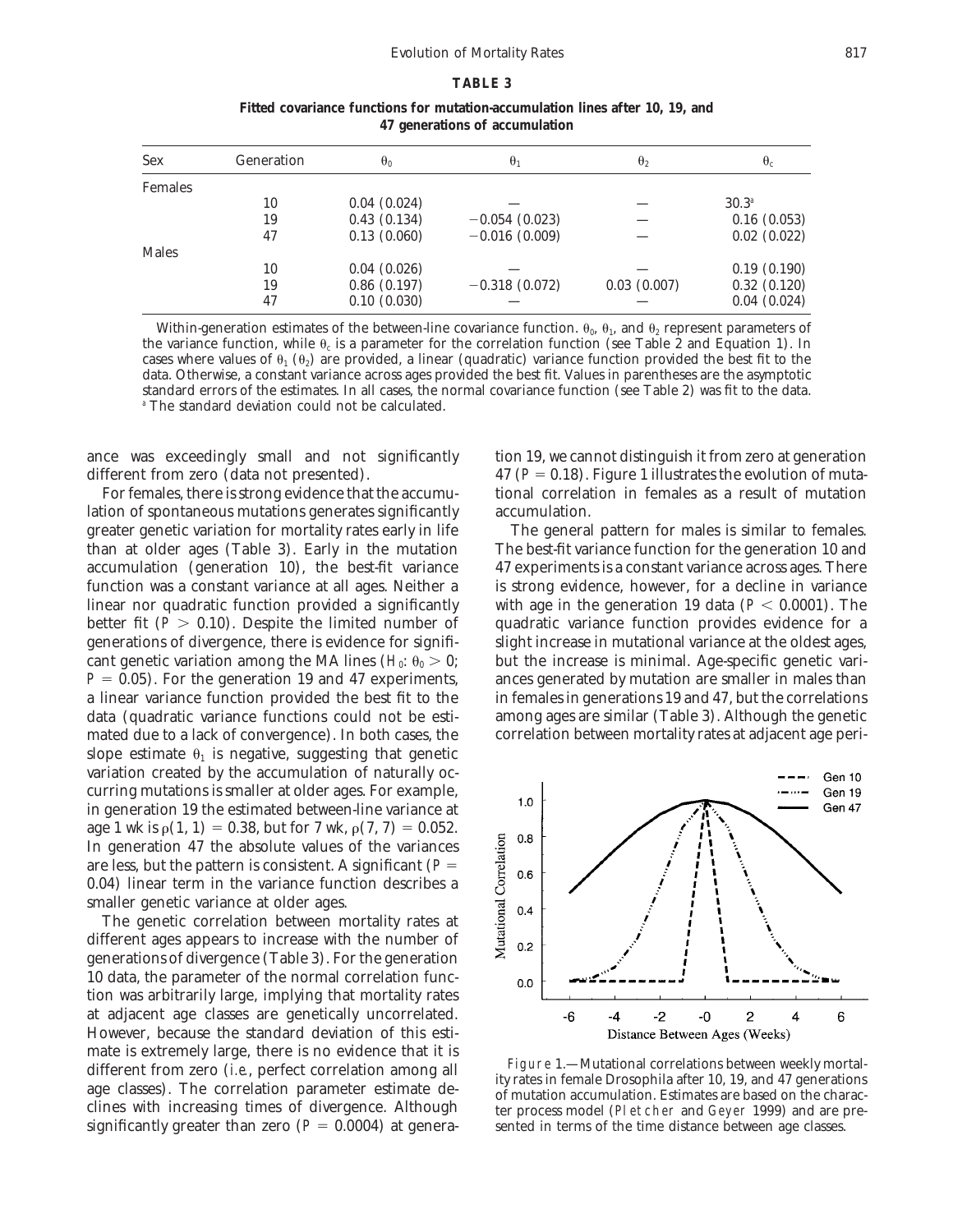# **TABLE 4**

| <b>Sex</b>     | Age (wk) | $V_{\rm m}$ ( $\times$ 10 <sup>-3</sup> ) | $SE$ ( $\times$ 10 <sup>-3</sup> ) | $\boldsymbol{P}$ | $V_{\rm e}$ | $V_{\rm d}$  |
|----------------|----------|-------------------------------------------|------------------------------------|------------------|-------------|--------------|
| <b>Females</b> |          |                                           |                                    |                  |             |              |
|                | 1        | 5.15                                      | 1.58                               | 0.0006           | 0.56        | 0.06         |
|                | 2        | 5.96                                      | 1.65                               | 0.0002           | 0.58        | 0.02         |
|                | 3        | 4.05                                      | 1.32                               | 0.001            | 0.65        | 0.06         |
|                | 4        | 2.44                                      | 0.77                               | 0.0008           | 0.44        | 0            |
|                | 5        | 0.95                                      | 0.35                               | 0.003            | 0.20        | $\bf{0}$     |
|                | 6        | 0.04                                      | 0.14                               | 0.391            | 0.22        | 0.05         |
|                | 7        | 0.02                                      | 0.20                               | 0.460            | 0.17        | 0            |
| <b>Males</b>   |          |                                           |                                    |                  |             |              |
|                | 1        | 1.11                                      | 1.00                               | 0.134            | 0.85        | 0.10         |
|                | 2        | 3.26                                      | 1.09                               | 0.0014           | 0.52        | 0.001        |
|                | 3        | 5.76                                      | 1.52                               | < 0.0001         | 0.31        | 0.10         |
|                | 4        | 2.17                                      | 0.57                               | < 0.0001         | 0.19        | $\mathbf{0}$ |
|                | 5        | 0.56                                      | 0.24                               | 0.0094           | 0.11        | 0.02         |
|                | 6        | 1.04                                      | 0.36                               | 0.0018           | 0.17        | 0.004        |
|                | 7        | 0.47                                      | 0.30                               | 0.06             | 0.19        | $\bf{0}$     |

**Age-specific estimates of mutational variance based on 10, 19, and 47 generations of mutation accumulation**

Estimates of the mutational variance,  $V_{m}$ , environmental variance,  $V_{e}$ , and the between-replicate variance, *V*d, for mortality rates at different ages in Drosophila. Estimates are based on data from three separate experiments. The asymptotic standard errors of the  $V_m$  estimates and the *P* value for the null hypothesis that  $V_m = 0$ are also given.

ods is slightly higher at generation 10  $(\theta_c$  in Table 3 is well (data not shown). The age-specific estimates of  $V_m$ lower) than it is at generation 19, the generation 10 obtained from the character process model are within estimate has a relatively large standard deviation. the range of values obtained from the three experiments

mutational variance obtained using model 4 and Equation 5 are given in Table 4. Point estimates of the between-replicate variation and the environmental varia- **TABLE 5** tion were obtained from the best-fit variance functions<br>of the respective processes and Equation 6. In all cases,<br>the best-fit environmental variance function was linear<br>the best-fit environmental variance function was lin in time with a negative slope. For ages in which the estimated between-replicate variance was nonzero, lin-

**Standard multivariate model:** Age-specific mutational Estimates of mutational variance,  $V_{\text{m}}$ ,  $(\times 10^{-3})$  for log-morriances estimated using standard multivariate tech-<br>
intity rates for generations 10, 19, and 47 of

**Across-generation analysis:** Age-specific estimates of individually. They are not a simple average of the indi-

| in time with a negative slope. For ages in which the                 | Sex            | Age $(wk)$ | Gen. 10          | Gen. 19   | Gen. 47  |
|----------------------------------------------------------------------|----------------|------------|------------------|-----------|----------|
| estimated between-replicate variance was nonzero, lin-               | <b>Females</b> |            | 10.0             | $11.5***$ | $1.6*$   |
| ear variance functions provided the best fit.                        |                |            | 3.0              | $11.5***$ | $3.1**$  |
| As suggested by the within-generation analyses (Table                |                |            | 0.0              | $12.0**$  | $1.6\,$  |
| 3), mutational variance is higher earlier in life than it            |                |            |                  | $9.0***$  |          |
| is at older ages (Table 4). For females, $V_m = 5.15 \times$         |                |            | 0.0              |           | 0.4      |
|                                                                      |                |            | NC.              | 1.3       | $0.9*$   |
| $10^{-3}$ for mortality in week 1, while $V_m = 0.04 \times 10^{-3}$ |                |            | NC.              | $2.6*$    | 0.04     |
| for mortality rates at week 6. After a Bonferroni correc-            |                |            | NC.              | 0.0       | 0.05     |
| tion for multiple hypothesis tests $(N=7; \text{sexes separate})$ ,  | <b>Males</b>   |            | 9.5              | 4.7       | 0.5      |
| mutational variance is significantly greater than zero               |                |            | 3.0 <sub>2</sub> | $7.9**$   | 1.3      |
| $(P \leq 0.007)$ for weeks 1-5 in females and weeks 2-6              |                |            | 0.25             | $13.9***$ | 1.3      |
| in males. The failure to detect significant mutational               |                |            | $0.0\,$          | $3.9***$  | $2.0**$  |
| variance for week 1 mortality in males is likely due to              |                |            | 1.0              | 0.0       | $1.1***$ |
| the high random mortality at this age in the generation              |                |            | 0.3              | 1.05      | $1.2*$   |
| $19$ data.                                                           |                |            | 0.5              | 0.0       | $0.7*$   |
|                                                                      |                |            |                  |           |          |

variances estimated using standard multivariate tech-<br>niquos are prosented in Table 5. The mutational variation lation. Estimates were obtained by treating each age as a sepaniques are presented in Table 5. The mutational vari-<br>ance at all ages is much lower for the generation 47<br>experiment than for the generation 19 experiment (Ta-<br>experiment than for the generation 19 experiment (Ta-<br> $0.000$ experiment than for the generation 19 experiment (Ta-<br>ble 5). This is true for the environmental variances as maximum-likelihood algorithm failed to converge. maximum-likelihood algorithm failed to converge.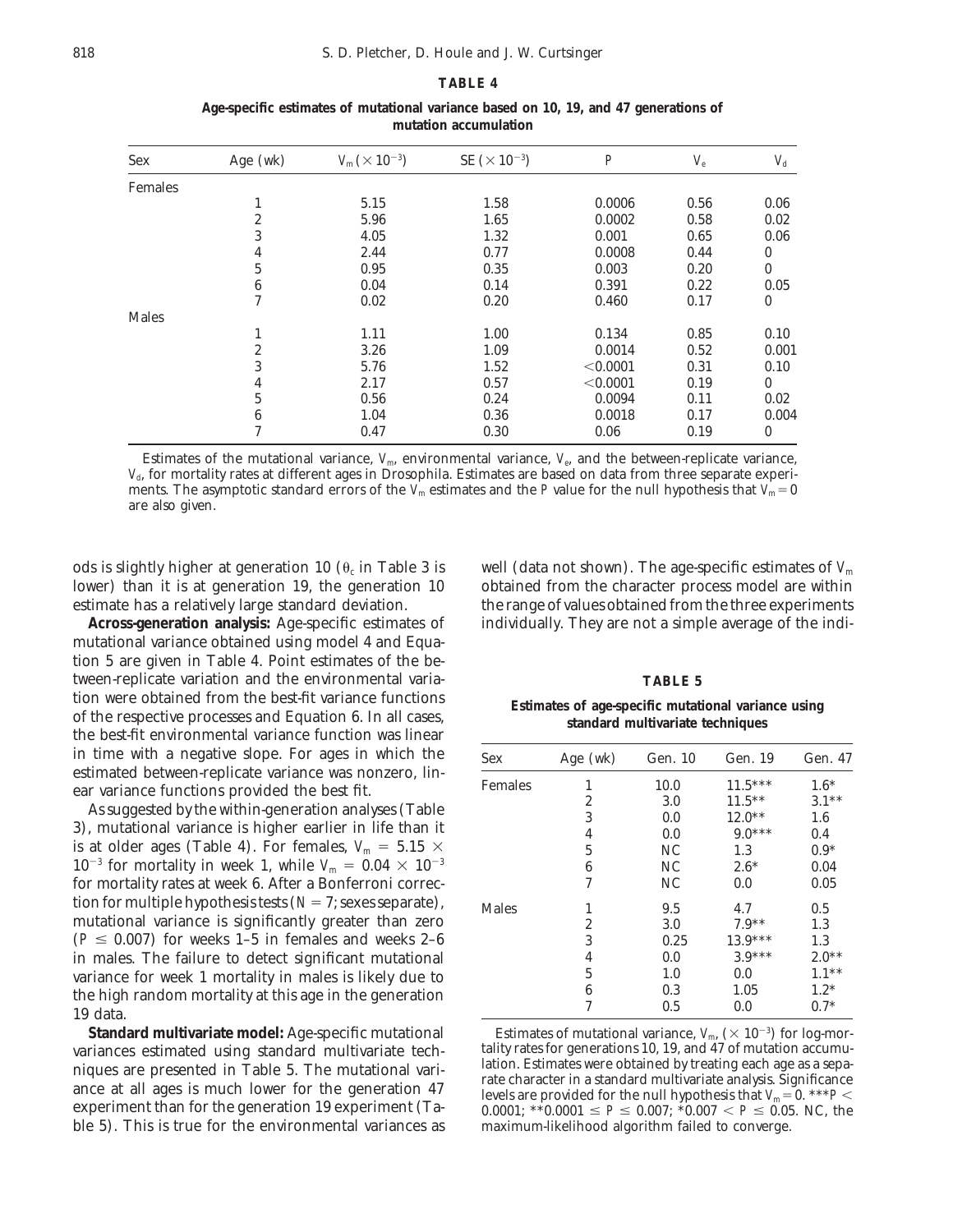47 experiments were much larger than the generation Mutational correlations among mortality rates at differin each experiment (see Table 1). mutations. There is little evidence for mutation bias

**Evolution of mean mortality rates:** Because attempts with respect to age-specific mortality. at reviving cryopreserved embryos were unsuccessful at **Age-specific properties of mutations:** Analyses that generation 47 of the mutation accumulation, the lines examine data from each of the three experiments indirecovered for the generation 19 experiment were used vidually (*i.e.*, the *within-generation* analyses) suggest that again at generation 47. Although the control popula- mutational variance is lower at older ages (Table 3) tions were maintained at high population sizes to reduce than it is early in life. This is evidenced by a statistically the effects of drift, there was still the potential for delete- significant negative slope parameter in the best-fit varirious mutations with small effects to influence age-spe- ance functions at generations 19 and 47 for females cific mortality (Drake *et al.* 1998). If generation- or and generation 19 for males. Previous estimates of agetemperature-dependent effects were large, control lines specific genetic and mutational variation in Drosophila maintained at  $17^{\circ}$  would be expected to show signifi- suggest a quadratic relationship between age and gecantly different mortality rates than lines maintained netic variance with a peak near 3 wk of age (Promislow at 25°. Mortality rates were not significantly different *et al.* 1996; Pletcher *et al.* 1998). Our data do not between the two types of control lines at any age (point- support such a trend. The quadratic variance function wise 95% confidence overlap at all ages; data not was only accepted for the male, generation 19 data, and shown), and lines from the two temperatures were it describes a steady decline in variance until very old pooled for subsequent analyses. Although these results ages after which there is a slight increase. suggest that there was little change in the mortality The decrease in the correlation function parameter rates of the control populations from generation 19 to over the course of the mutation accumulation suggests generation 47, they should be interpreted with caution. an increase in the genetic correlations among mortality

accumulation lines and their corresponding control ods of divergence are examined and the correlation lines are given in Figure 2. Average rates were deter- estimates all lie within two standard deviations of each mined based on a total of three control lines for both other. It is difficult to say whether or not this trend is the generation 19 experiment and the generation 47 real. experiment. For females, there is evidence that the mu- Comparison of the levels of between-line variance in tation accumulation resulted in a net increase in mortal- the three experiments reveals that the overall levels of ity rates through middle ages  $(\sim 10-25$  days posteclo- variation are much smaller in the generation 47 experision) when compared to the corresponding control ment than in the generation 19 experiment (Tables 3 lines. Mortality rates very early in life and at older ages and 5). This is disturbing, considering that we expect are nearly equivalent for both the mutation-accumula- the between-line variance to increase linearly with the tion and the control lines. In males, the accumulation number of generations of divergence. There are several of spontaneous mutations had little effect on mean mor- possible explanations for this observation. First, there tality rates. For males of both the generation 19 and 47 may be considerable "block" effects. These experiments experiments, the average mortality rates from the MA were carried out at different times, nearly a year apart, lines are nearly identical to those from the respective and mortality measurements are known to be sensitive control lines (Figure 2). to environmental conditions (Curtsinger *et al.* 1992;

tions were observed for age-specific mortality rates in better experimental procedures employed in the later lished) to estimate mutational properties. Both within- significantly different from the generation 19 data (Figof genetic variance by mutation is greater early in life in the generation 47 experiment, making this explanathan at older ages, and no significant mutational vari- tion implausible. ance was detected at the oldest ages (6- and 7-wk post- It is also likely that there are actual fluctuations in

vidual estimates in part because the generation 19 and eclosion in females and 7-wk posteclosion in males). 10 experiment, and a different set of lines was examined ent ages appear to increase with the accumulation of

Average age-specific mortality rates for the mutation- rates (Table 3 and Figure 1). However, only three peri-

Hughes and Charlesworth 1994). One considerable source of block effects may be the first author's increas- DISCUSSION ing experience with mortality measurements. Age-spe-Significant levels of genetic variation caused by the cific phenotypic variances decrease with generation accumulation of naturally occurring spontaneous muta- number (data not shown), and this no doubt reflects Drosophila. Mutational variances were obtained using experiments. Another manifestation of such effects new survival data from 25 mutation-accumulation lines might take the form of scale-dependent differences in allowed to accumulate mutations for 47 generations. the variances resulting from large differences in mean These data were combined with data from generations mortality across generations. However, mortality rates 19 (previously published) and 10 (previously unpub- in the generation 47 data are, for the most part, not and among-generation analyses suggest that the input ure 2). In general, mortality is slightly higher at all ages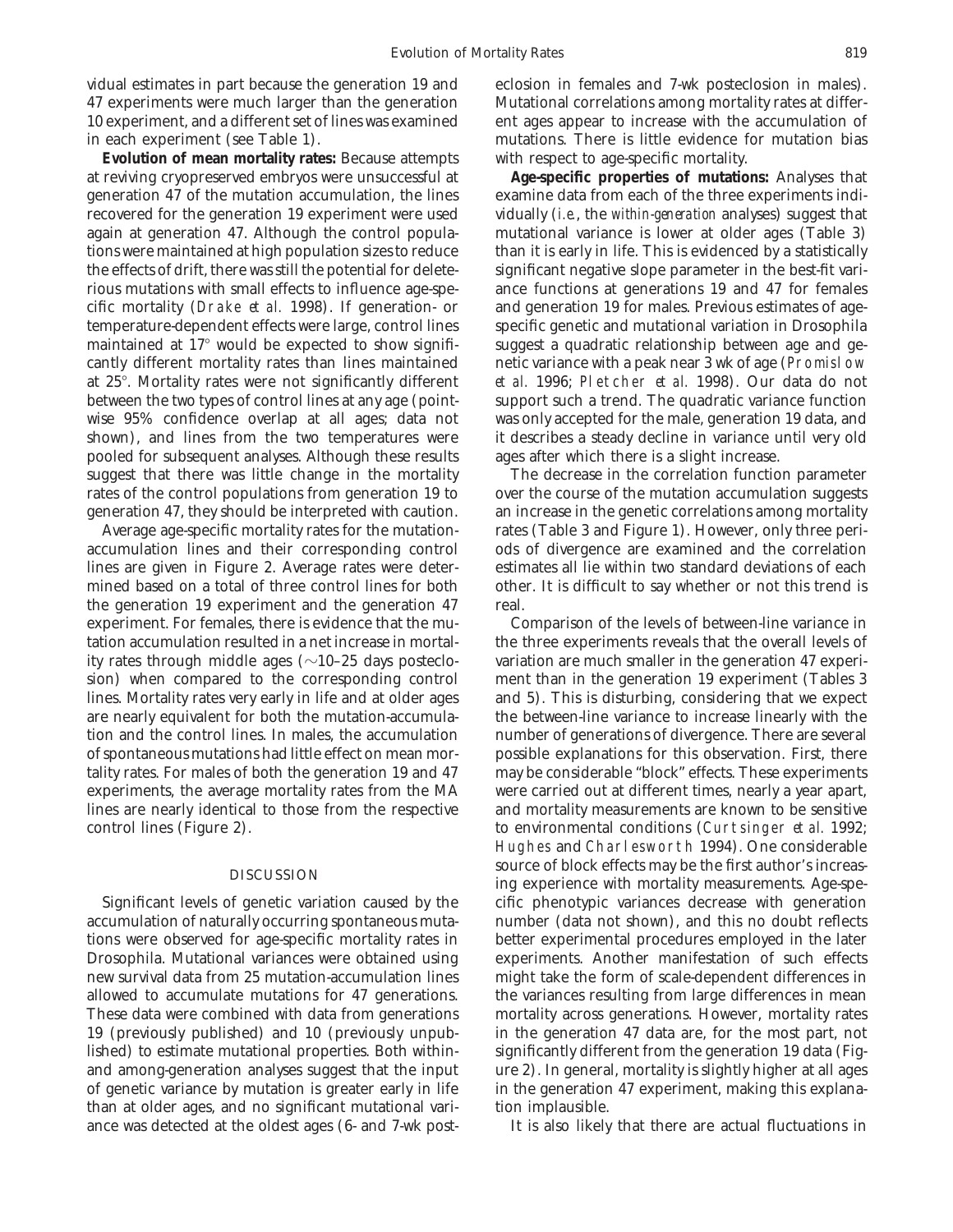

Figure 2.—Mean mortality rates (and pointwise 95% confidence intervals) for male and female Drosophila. Dashed lines represent mutation-accumulation lines after 19 and 47 generations of mutation accumulation  $(N =$ 29 for generation 19;  $N = 25$  for generation 47), and solid lines represent control lines ( $N = 3$  for generations 19 and 47).

the among-line variance around its expectation. When ages. An order of magnitude separates the largest and the number of lines examined is small  $\ll 100$ , these smallest age-specific values in each sex (Table 4). fluctuations can be substantial (Lynch 1988a). More- Early in the mutation accumulation we find signifiover, previous mutation-accumulation experiments that cant age-specific mutational variance and mutational measured genetic variance often and over a long period correlations that rapidly decline as ages become further of time reveal dramatic, short-term variation in estimates separated in time. This suggests a prevalence of ageof mutational variance (Mackay *et al.* 1994, 1995). De- specific mutation effects (Pletcher *et al.* 1998). In later spite such variation, among-line variation tends to in- generations the mutational correlation is much higher crease linearly with the number of generations of diver- between adjacent age classes and between increasingly gence. There is some suggestion of a leveling off of the disparate ages. Contrary to our suggestion after 19 genamong-line variance for bristle number in Drosophila erations of accumulation (Pletcher *et al.* 1998), these (Mackay *et al.* 1995), but this was not observed until results are consistent with those reported by Houle *et* well after 100 generations of divergence. *al.* (1994), who report a mutational correlation of ≈0.6

among-line divergence are taken into consideration, the mutation accumulation. use of data from all three experiments provides the best The buildup of genetic correlations is perplexing, estimate of the *expected* increase in among-line variance and to our knowledge there are no life-history models per generation and therefore the best estimate of muta- that predict this observation. We can hypothesize two tional variance. Although the infinitesimal model of situations that might generate such a pattern. One is Lynch and Hill (1986) formed the basis for our esti- synergistic epistasis among age-specific mutational efmates of *V*<sub>m</sub>, house-of-cards models (Cockerham and fects. If a mutation that affects one age class increases Tachida 1987) are nearly identical for the periods of the likelihood or effects of mutations affecting another divergence in this study (Cockerham 1994). These age class, the correlation among age classes would in*across-generation* analyses support the conclusions drawn crease with time as certain lines become increasingly from the within-generation models. Mutational vari- "sick." We found no evidence for among-line correla-

If block effects and variation in the estimates of for early- and late-life fecundity after 44 generations of

ances at early ages are significantly greater than at older tions across generations that would suggest that lines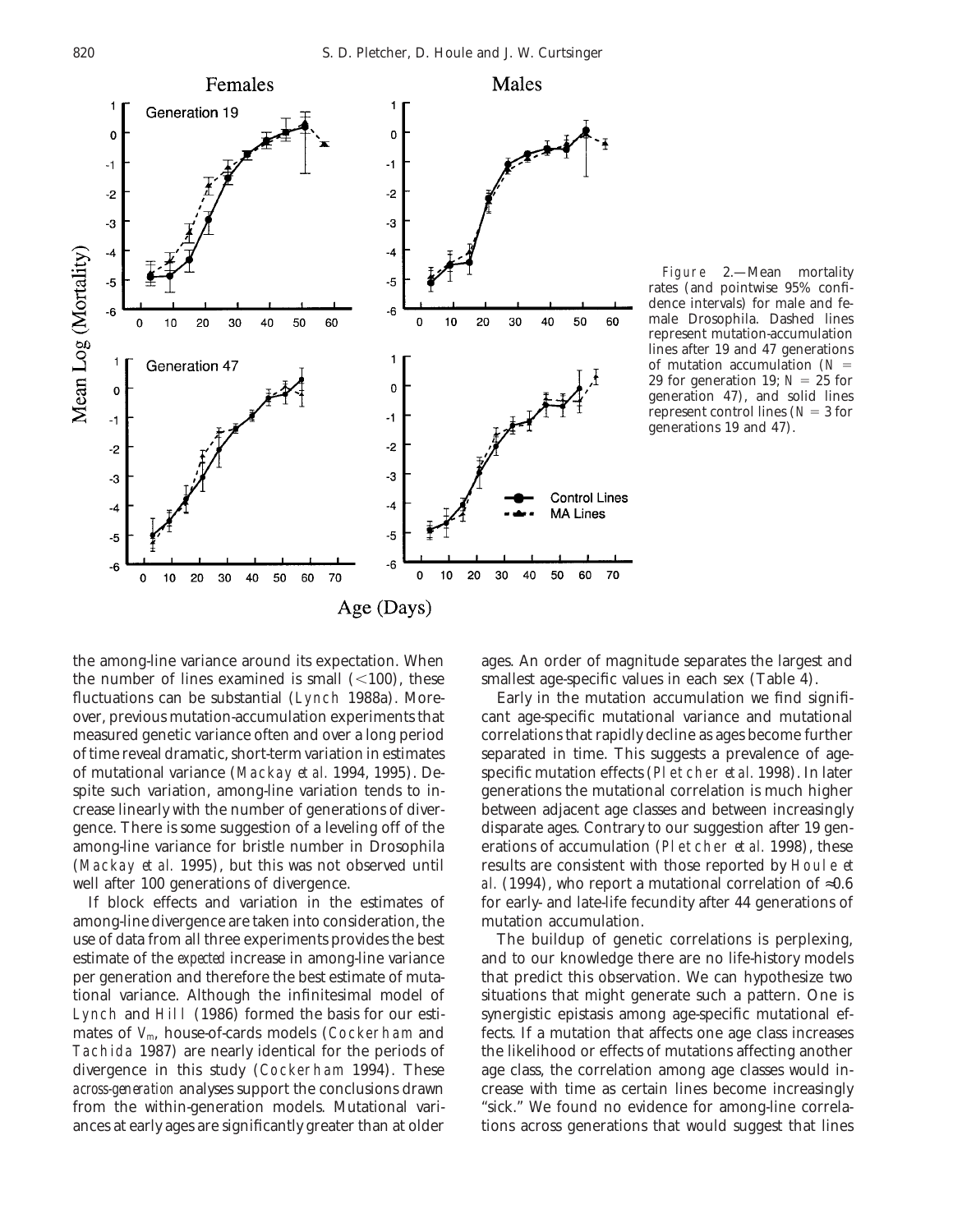with relatively high mortality at, say, generation 19 also involving enough fitness components such as larval viahad high mortality at generation 10 or 47. Unfortu-<br>bility, fecundity at various ages, development time, etc., nately, the number of lines examined in multiple gener- a new mutation might raise some components of fitness ations is small, and it is likely we have little statistical even while depressing fitness overall. This is, however, power to detect such a trend. Second, there may be two somewhat contradictory to published data (Houle *et* classes of mutations: one with small, age-specific effects *al.* 1994), which indicate positive correlations between and the other with rather large effects throughout life. fitness components. Pletcher *et al.* (1998). If the rate of age-specific muta- There are several factors other than mutational effects tion is higher, mutational variance would be observed that may have influenced our results (Promislow *et al.* rather early, while high correlations across ages would 1996; Pletcher *et al.* 1998). Most importantly, nongeexplanation requires an extremely low mutation rate to individual flies can lead to biases in variance component pleiotropic alleles such that none would be expected estimates (Promislow and Tatar 1998; S. Pletcher experiments that measure the effects of a known num- tend to die sooner, causing population level mortality

correlations between mortality rates at any age. Al- investigating its significance is currently under way (S. D. though the normal correlation function restricts the Pletcher and J. W. Curtsinger, unpublished data). correlation between age classes to be greater than zero The reduced sample size at older ages might result (Table 2), the uniform correlation function can be neg- in a significant reduction of statistical power to detect ative in sign. When this function was fit to the data, the mutational variance. This issue was addressed in estimated correlations were strictly positive within the Pletcher *et al.* (1998), using computer simulations. A range of our data for generations 10 and 47. The correla- significant reduction of statistical power was not obtion function did become negative between weeks 1 and served until week 7. A substantial bias toward underesti-7 for both sexes in the generation 20 data, but the value mating the true degree of genetic variance was seen in of the correlation was not significantly different from week 6, but this is not sufficient to generate the range zero  $(P = 0.44$  and  $P = 0.49$  for females and males, of age-specific mutational variances seen in our data. respectively). As with many mutation-accumulation studies, we did

of an increase in mortality rates from 15–30 days in there is no detailed information concerning the genetic the generation 19 females, there is no evidence for a effects of cryopreservation in Drosophila, Houle *et al.* mortality bias in the effects of new mutations (Figure (1997) report no increase in the rate of lethal mutations 2). Except for this slight "bump," mortality rates in muta- as a result of this process. There remains, however, the tion-accumulation and control lines are nearly identical. possibility that freezing introduces relatively small, con-These small changes in mean mortality rates are con- sistent changes in the genome. The failure of the genersistent with recent observations in fitness characters ation 47 thaw required us to use the generation 19 of *Caenorhabditis elegans* (Keightley and Caballero control lines. Although maintained at large population viability per generation reported in Mukai (1964) and changes through selection or drift did not influence Mukai *et al.* (1972). our results.

bias derives from the culture conditions experienced tions may have age-specific effects and that the distribuin the laboratory by both the control and mutation- tion of these effects is dependent on the age of expresaccumulation lines. Both sets of lines were maintained sion dates back to Medawar (1952) and his argument on 2-wk generation cycles during the experiment. More- for the evolution of senescence. Medawar suggested that over, the inbred line used to found both sets of lines senescence arises from the accumulation of late-acting, was maintained on this schedule for many  $(>=50)$  gener-deleterious mutations, which can persist in a population ations. Mortality rates after week 1 are essentially neutral due to the decline in the force of selection with advancin this culture regime (Promislow and Tatar 1998; ing age. This idea has come to be known as the mutation-D. Houle and L. Rowe, unpublished data), suggesting accumulation theory of senescence. A second model of the possibility that late-life mortality may have already senescence, antagonistic pleiotropy, assumes the exisbeen increased by mutation to maximal levels. the tence of mutations with beneficial effects at early ages

under this hypothesis. It may be that with pleiotropy Again, because the force of selection is weaker at older

Evidence for both types of mutations is reported in **Nonevolutionary influences on age-specific variance:** not be observed until late in the accumulation. This energic and developmentally acquired variation among to occur for many generations. Controlled mutagenesis and J. Curtsinger, unpublished data). Frail individuals ber of mutations on age-specific mortality are needed rates to drop. In principle, this could influence variation to distinguish these possibilities. in log-mortality rates between lines. A quantification of The data provide no evidence for negative mutational this effect has not been worked out, but theoretical work

**Evolution of mean mortality rates:** With the exception not possess ideal control lines. Although at this time 1997). They contrast with the 1–2% reductions in mean sizes, there is no guarantee that unmeasured genetic

One partial explanation for the lack of mutational **The evolution of senescence:** The idea that new muta-The lack of bias very early in life remains unexplained and deleterious effects later in life (Williams 1957).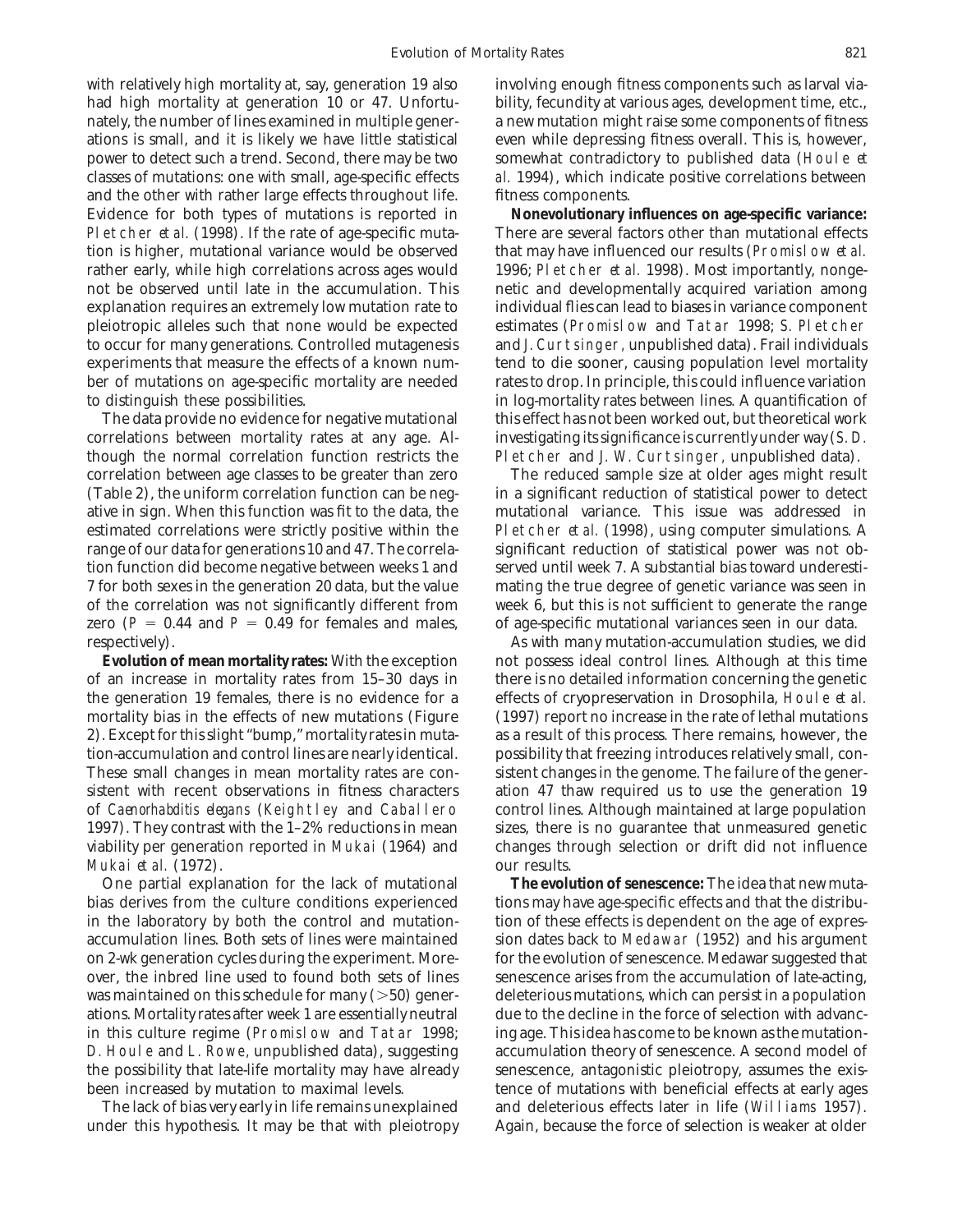tional effects served to frame arguments about senes-<br>
cox, D. R., 1962 Further results on tests of separate families of<br>
tropic mutations enjoy only modest support from the curtsinger, J. W., H. H. Fukui, D. R. Townsend a tropic mutations enjoy only modest support from the Curtsinger, J. W., H. H. Fukui, D. R. Townsend and J. W. Vaupel,<br>available experimental data (Curtsinger et al. 1995: 1992 Demography of genotypes: failure of the limited available experimental data (Curtsinger *et al.* 1995;<br>
Pletcher and Curtsinger 1998). Charlesworth Pletcher and Curtsinger 1998). Charlesworth Pletcher and Curtsinger 1998). Charlesworth (1990) showed that a model of sene (1990) showed that a model of senescence based only S. D. Pletcher *et al.*, 1995 Genetic variations with simple age-specific effects predicts Rev. Genet. **29:** 553-575. on mutations with simple, age-specific effects predicts<br>a monotonic increase in genetic variance with age and<br>a wall of postreproductive mortality near 100%. Con-<br>a wall of postreproductive mortality near 100%. Con-<br>Fernan a wall of postreproductive mortality near 100%. Con-<br>
Fernandez, J., and C. Lopez-Fanjul, 1996 Spontaneous mutational<br>
variances and covariances for fitness-related traits in *Drosophila* trary to predictions, Shaw *et al.* (1999), reanalyzing<br>data from Promislow *et al.* (1996) and Hughes and<br>Charlesworth (1994), found evidence for an initial<br>data from Promislow *et al.* (1996) and Hughes and<br>Fill, W. G., Charlesworth (1994), found evidence for an initial of new mutations. Proc. Natl. Acad. Sci. USA 79: 142-145.<br>
increase and then decrease in genetic variance with age Houle, D., K. A. Hughes, D. K. Hoffmaster, J. Ihara, S. increase and then decrease in genetic variance with age.<br>Further, unless arbitrary assumptions are made about<br>Further, unless arbitrary assumptions are made about<br>quantitative traits. I. Variances and covariances of life h the number of loci affecting mortality rates at each age,<br>the existence of mortality plateaus well below a 100% Houle, D., B. Morikawa and M. Lynch, 1996 Comparing mutathe existence of mortality plateaus well below a 100% Houle, D., B. Morikawa and M. Lynch, 1996 Comparing muta-<br>probability of death at the oldest ages (Vaupel *et al.* Houle, D., A. S. Kondrashov, L. Y. Yampolsky, S. Cald 1998) is contrary to both mutation-accumulation and P. L. Steponkus, 1997 The effect of cryopreservation on the antagonistic pleiotropy models (Pletcher and Curt-<br>lethal mutation rate in *Drosophila melanogaster*. Genet. R antagonistic pleiotropy models (Pletcher and Curt-<br>209-213.

Before a tenable theory for the evolution of age-spe-<br>
fic mortality rates can be developed more information<br>
Keightley, P. D., and A. Caballero, 1997 Genomic mutation rates cific mortality rates can be developed, more information<br>on the age-specific properties of new mutations is re-<br>quired (Pletcher and Curtsinger 1998; Promislow Keightley, P. D., and M. G. Bill, 1987 Directional selection a quired (Pletcher and Curtsinger 1998; Promislow Keightley, P. D., and W. G. Hill, 1987 Directional selection and Tatar 1998). Our data suggest there may be differ- variation in finite populations. Genetics 117: 573-582. ent classes of mutations occurring simultaneously, and<br>it may be that models based on mixtures of mutations of mutations of mutations of mutations of mutations  $694-696$ . it may be that models based on mixtures of mutations 694–696.<br>
may be consistent with the available demographic obser-<br>
Kirkpatrick, M., and N. Heckman, 1989 A quantitative genetic may be consistent with the available demographic obser-<br>model for growth, shape, reaction norms, and other infinite-<br>model for growth, shape, reaction norms, and other infinitevations. Rather arbitrary patterns of age-specific genetic<br>variance might be caused by relatively common, age-<br>Kondrashov, A. S., 1988 Deleterious mutations and the evolution variance might be caused by relatively common, age-<br>specific mutations that permit subtle evolutionary of sexual reproduction. Nature 336: 435-440. specific mutations that permit subtle evolutionary<br>changes in the shape of the mortality curve. Rare, age-<br>apparent stabilizing selection and the maintainance of quantita-<br>apparent stabilizing selection and the maintainanc independent mutations might generate positive correla-<br>
tive variation. Genetics 132: 603-618.<br>
Lee, E. T., 1992 Statistical Methods for Survival Data Analysis (Wiley tions among age-classes over time, and this "positive Lee, E. T., 1992 *Statistical Methods for Survival Data Analysis* (Wiley pleiotropy" might be important in maintaining low levels of mortality well into advanced ages.

A. Khazaeli, R. Shaw, M. Kirkpatrick, A. Clark, and an anonymous<br>
Fuch, M., 1988a Design and analysis of experiments on random<br>
reviewer provided valuable comments on the manuscript. Thanks<br>
especially to K. Bros, D. Dingf J. Larson, and C. Roetter for counting dead flies. This work was  $\frac{137-148}{2}$ .<br>Supported by National Institutes of Health grants AG-0871 and AG-<br>Lynch, M., 1994 Neutral models of phenotypic evolution, pp. 86– supported by National Institutes of Health grants AG-0871 and AG-<br>11722 to J.C. and by the University of Minnesota Graduate School 108 in *Ecological Genetics*, edited by L. S. Real. Princeton University 11722 to J.C. and by the University of Minnesota Graduate School.

- 
- 
- 2. Cambridge University Press, Cambridge, United Kingdom.
- Clark, A. G., and R. N. Guadalupe, 1995 Probing the evolution to selection of inbred strains. Genetics **136:** 937–951. of senescence in *Drosophila melanogaster* with P-element tagging. Mackay, T. F. C., R. F. Lyman and W. G. Hill, 1995 Polygenic
- Cockerham, C. C., 1994 Further observations on the evolution of additive genetic variation with mutation. Theor. Popul. Biol. **45:** Medawar, P. B., 1952 *An Unsolved Problem in Biology.* H. K. Lewis, 92–100. London.
- ages, these pleiotropic mutations are favored by selection.<br>
tion.<br>
Although these early assumptions about muta-<br>
Although these early assumptions about muta-<br>
Although these early assumptions about muta-<br>
Cox, D. R., 1961
	- Cox, D. R., 1961 Tests of separate families of hypotheses. Proc. 4th<br>Berkeley Symp. 1: 105-123.
	-
	-
	-
	-
	-
	-
	-
	-
	-
- 200–213.<br>
200–213. Singer 1998). Hughes, K. A., and B. Charlesworth, 1994 A genetic analysis of<br>
Before a tenable theory for the evolution of age-spe-<br>
Hughes, K. A., and B. Charlesworth, 1994 A genetic analysis of
	-
	-
	-
	-
	-
	-
	-
	- Lynch, M., 1985 Spontaneous mutations for life-history characters<br>in an obligate parthenogen. Evolution 39: 804–818.
	-
	- Lynch, M., 1988b The rate of polygenic mutation. Genet. Res. 51:
	- Press, Princeton, NJ.
	- Lynch, M., and W. G. Hill, 1986 Phenotypic evolution by neutral mutation. Evolution **40:** 915–935.
- Lynch, M., J. Conery and R. Burger, 1995 Mutation accumulation<br>and the extinction of small populations. Am. Nat. 146: 489–518.<br>Mackay, T. F. C., R. F. Lyman, M. S. Jackson, C. Terzian and دار Barton, N. H., and M. Turelli,
- ton, N. H., and M. Turelli, 1989 Evolutionary quantitative Mackay, T. F. C., R. F. Lyman, M. S. Jackson, C. Terzian and genetics: how little do we know? Annu. Rev. Genet. 23: 337-370. W. G. Hill, 1992 Polygenic mutation in genetics: how little do we know? Annu. Rev. Genet. **23:** 337–370. W. G. Hill, 1992 Polygenic mutation in *Drosophila melanogaster:* estimates from divergence among inbred strains. Evolution **46:** 300-316. ics, and mutation. Evolution 44: 520–538.<br>
rlesworth, B., 1994 *Evolution in Age-Structured Populations*, Ed. Mackay, T. F. C., J. D. Fry, R. Lyman and S. V. Nuzhdin, 1994 Poly-
- Charlesworth, B., 1994 *Evolution in Age-Structured Populations*, Ed. Mackay, T. F. C., J. D. Fry, R. Lyman and S. V. Nuzhdin, 1994 Poly
	- mutation in *Drosophila melanogaster:* non-linear divergence among unselected strains. Genetics 139: 849-859.
	-